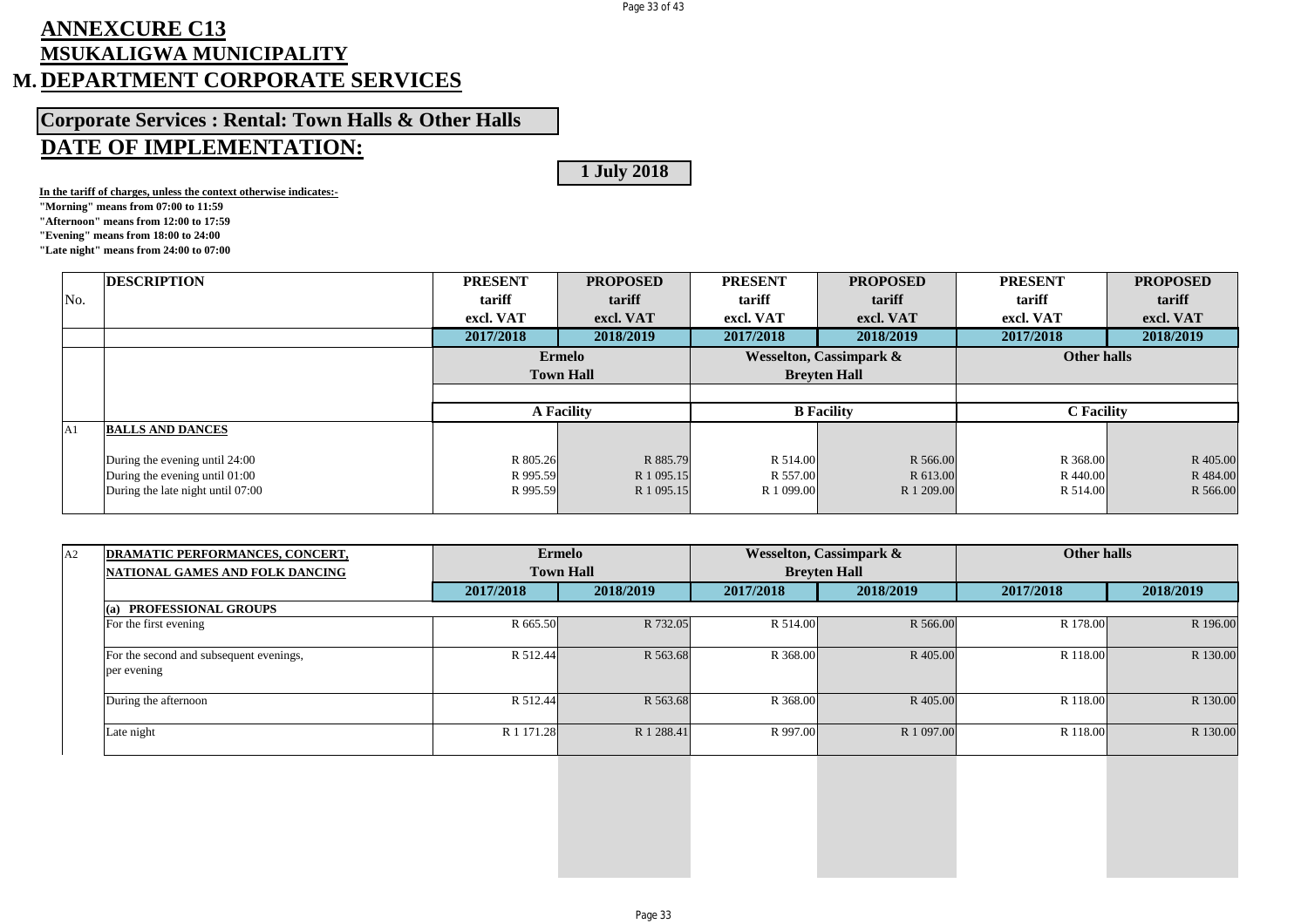Page 34 of 43

| <b>DRAMATIC PERFORMANCES, CONCERT,</b>                | <b>Ermelo</b> |                  |           | <b>Wesselton, Cassimpark &amp;</b> | <b>Other halls</b> |           |
|-------------------------------------------------------|---------------|------------------|-----------|------------------------------------|--------------------|-----------|
| <b>NATIONAL GAMES AND FOLK DANCING</b>                |               | <b>Town Hall</b> |           | <b>Brevten Hall</b>                |                    |           |
|                                                       | 2017/2018     | 2018/2019        | 2017/2018 | 2018/2019                          | 2017/2018          | 2018/2019 |
| <b>LOCAL AMATEUR GROUPS</b><br>(b)                    |               |                  |           |                                    |                    |           |
| For the first evening                                 | R 239.58      | R 263.54         | R 178.00  | R 196.00                           | R 865.00           | R 952.00  |
| For the second and subsequent evenings                | R 159.72      | R 175.69         | R 118.00  | R 130.00                           | R 118.00           | R 130.00  |
| During the afternoon                                  | R 133.10      | R 146.41         | R 118.00  | R 130.00                           | R 75.00            | R 83.00   |
| Late night                                            | R 785.29      | R 863.82         | R 759.00  | R 835.00                           | R 666.00           | R 733.00  |
| c) OTHER AMATEUR GROUPS                               |               |                  |           |                                    |                    |           |
| For the first evening                                 | R 665.50      | R 732.05         | R 799.00  | R 879.00                           | R 1758.00          | R 1934.00 |
| For the second and subsequent evening, per<br>evening | R 0.00        | R 0.00           | R 0.00    | R 0.00                             | R 0.00             | R 0.00    |
| During the afternoon                                  | R 0.00        | R 0.00           | R 0.00    | R 0.00                             | R 0.00             | R 0.00    |
| Folk dancing practices during the evening             | R 0.00        | R 0.00           | R 0.00    | R 0.00                             | R 0.00             | R 0.00    |

| A3 | WEDDING AND OTHER RECEPTIONS, BIRTHDAY       |            | <b>Ermelo</b>    |            | <b>Wesselton, Cassimpark &amp;</b> | <b>Other halls</b> |           |
|----|----------------------------------------------|------------|------------------|------------|------------------------------------|--------------------|-----------|
|    | <b>PARTIES AND OTHER FAMILY OR HOUSEHOLD</b> |            | <b>Town Hall</b> |            | <b>Brevten Hall</b>                |                    |           |
|    | <b>ASSEMBLIES</b>                            | 2017/2018  | 2018/2019        | 2017/2018  | 2018/2019                          | 2017/2018          | 2018/2019 |
|    |                                              |            |                  |            |                                    |                    |           |
|    | During the morning or afternoon              | R 763.00   | R 840.00         | R 587.00   | R 646.00                           | R 440.00           | R 484.00  |
|    | During the evening until 24:00               | R 879.00   | R 967.00         | R 675.00   | R 743.00                           | R 557.00           | R 613.00  |
|    | During the afternoon and evening until 24:00 | R 1 498.00 | R 1 648.00       | R 1 124.00 | R 1 237.00                         | R 514.00           | R 566.00  |
|    | During the evening until 01:00               | R 1 359.00 | R 1495.00        | R 986.00   | R 1 085.00                         | R493.00            | R 543.00  |
|    | During the afternoon and evening until 01:00 | R 2 151.00 | R 2 367.00       | R 1 226.00 | R 1 349.00                         | R 866.00           | R 953.00  |
|    | During the late night period                 | R 1 498.00 | R 1 648.00       | R 986.00   | R 1 085.00                         | R493.00            | R 543.00  |

| A4 | <b>BANQUESTS AND LUNCHEONS</b> |            | <b>Ermelo</b>    |            | Wesselton, Cassimpark & | Other halls |            |
|----|--------------------------------|------------|------------------|------------|-------------------------|-------------|------------|
|    |                                |            | <b>Town Hall</b> |            | <b>Breyten Hall</b>     |             |            |
|    |                                | 2017/2018  | 2018/2019        | 2017/2018  | 2018/2019               | 2017/2018   | 2018/2019  |
|    | During the afternoon           | R 763.00   | R 840.00         | R 587.00   | R 646.00                | R 440.00    | R 484.00   |
|    | During the evening             | R 2 197.00 | R 2417.00        | R 1 539.00 | R 1 693.00              | R 986.00    | R 1 085.00 |
|    | During late night              | R 2 411.00 | R 2 653.00       | R 1 745.00 | R 1 920.00              | R 1 226.00  | R 1 349.00 |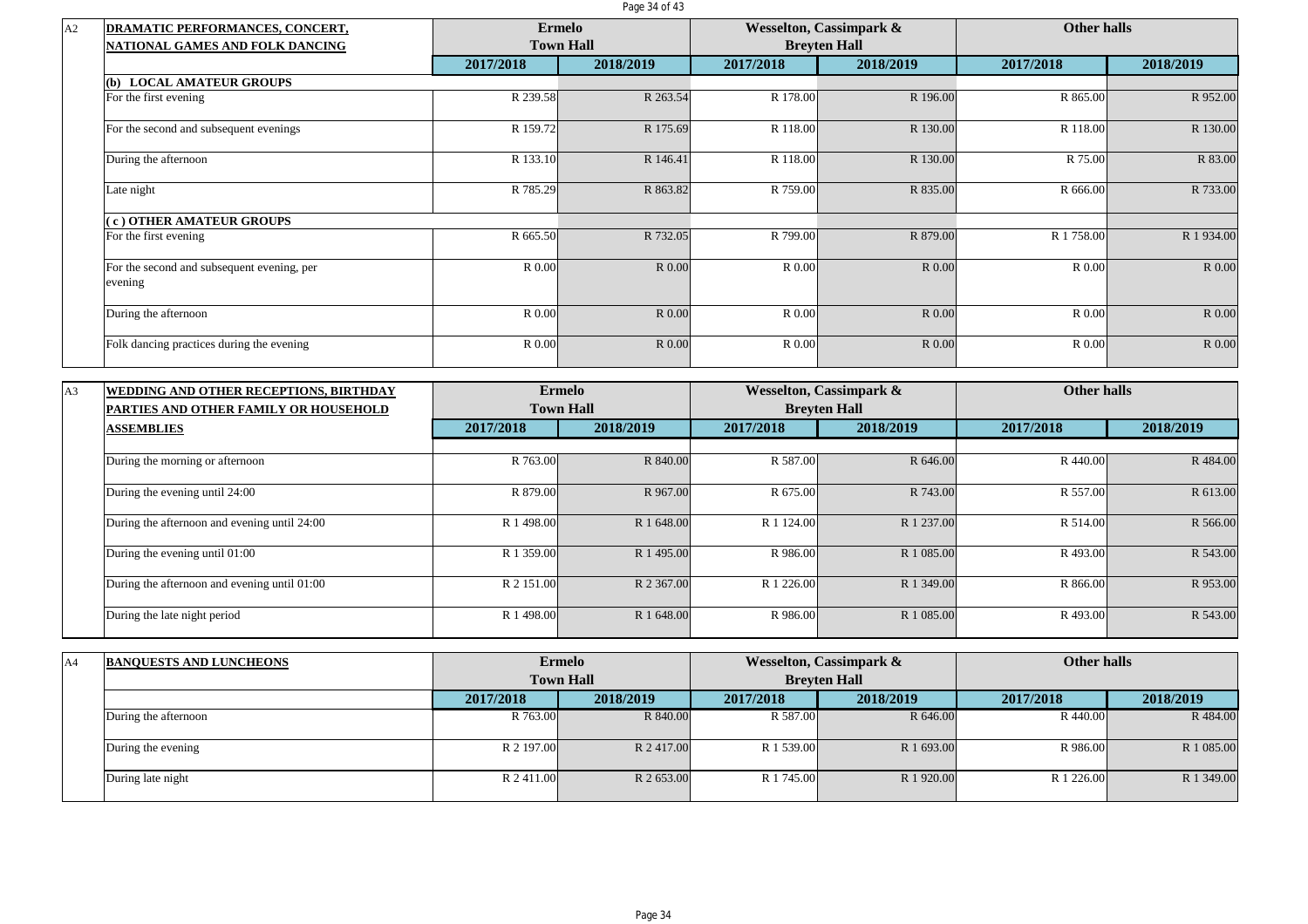Page 35 of 43

| <b>BAZAARS</b>                            |            | Ermelo           |           | <b>Wesselton, Cassimpark &amp;</b> | Other halls |           |
|-------------------------------------------|------------|------------------|-----------|------------------------------------|-------------|-----------|
|                                           |            | <b>Town Hall</b> |           | <b>Brevten Hall</b>                |             |           |
|                                           | 2017/2018  | 2018/2019        | 2017/2018 | 2018/2019                          | 2017/2018   | 2018/2019 |
| During the morning or afternoon           | R 675.00   | R 743.00         | R 587.00  | R 646.00                           | R 440.00    | R 484.00  |
| During the morning and afternoon          | R 879.00   | R 967.00         | R 675.00  | R 743.00                           | R 557.00    | R 613.00  |
| During the evening                        | R 763.00   | R 840.00         | R 704.00  | R 775.00                           | R 557.00    | R 613.00  |
| During the afternoon and evening          | R 887.00   | R 976.00         | R 763.00  | R 840.00                           | R 660.00    | R 726.00  |
| During the morning, afternoon and evening | R 1 080.00 | R 1 188.00       | R 792.00  | R 872.00                           | R 646.00    | R 711.00  |

| A <sub>6</sub> | <b>SHOWS, EXHIBITIONS, FLOWER SHOWS AND</b>                                        |            | Ermelo           |            | Wesselton, Cassimpark & | <b>Other halls</b> |               |
|----------------|------------------------------------------------------------------------------------|------------|------------------|------------|-------------------------|--------------------|---------------|
|                | <b>MANNEOUIN PARADE</b>                                                            |            | <b>Town Hall</b> |            | <b>Brevten Hall</b>     |                    |               |
|                |                                                                                    | 2017/2018  | 2018/2019        | 2017/2018  | 2018/2019               | 2017/2018          | 2018/2019     |
|                | During the morning or afternoon                                                    | R 587.00   | R 646.00         | R 1 172.00 | R 1 290.00              | R 587.00           | R 646.00      |
|                | During the morning and afternoon                                                   | R 821.00   | R 904.00         | R 792.00   | R 872.00                | R 675.00           | R 743.00      |
|                | During the evening                                                                 | R 821.00   | R 904.00         | R 792.00   | R 872.00                | R 792.00           | R 872.00      |
|                | During the afternoon and evening                                                   | R 910.00   | R 1 001.00       | R 865.00   | R 952.00                | R 865.00           | R 952.00      |
|                | During the morning, afternoon and evening                                          | R 1 043.00 | R 1 148.00       | R 953.00   | R 1 049.00              | R 953.00           | R 1 049.00    |
|                | For continuous period of 24 hours and longer,<br>for each 24 hours or part thereof | R 1 991.00 | R 2 191.00       | R 1 598.00 | R 1 758.00              | R 1 011.00         | R 1 1 1 3 .00 |

| A7 | <b>SCHOOL CONCERTS, PRIZE-GIVINGS AND</b><br><b>EISTEDDFODS</b> |            | <b>Ermelo</b><br><b>Town Hall</b> |            | <b>Wesselton, Cassimpark &amp;</b><br><b>Brevten Hall</b> | Other halls |            |
|----|-----------------------------------------------------------------|------------|-----------------------------------|------------|-----------------------------------------------------------|-------------|------------|
|    |                                                                 | 2017/2018  | 2018/2019                         | 2017/2018  | 2018/2019                                                 | 2017/2018   | 2018/2019  |
|    | During the morning or afternoon                                 | R 264.00   | R 291.00                          | R 178.00   | R 196.00                                                  | R 118.00    | R 130.00   |
|    | During the morning and afternoon                                | R493.00    | R 543.00                          | R 264.00   | R 291.00                                                  | R 178.00    | R 196.00   |
|    | During the evening                                              | R 759.00   | R 835.00                          | R 514.00   | R 566.00                                                  | R 368.00    | R 405.00   |
|    | During the afternoon and evening                                | R 1 026.00 | R 1 129.00                        | R 675.00   | R 743.00                                                  | R 470.00    | R 517.00   |
|    | During the morning, afternoon and evening                       | R 1 204.00 | R 1 325.00                        | R 763.00   | R 840.00                                                  | R 572.00    | R 630.00   |
|    | Late night                                                      | R 1 997.00 | R 2 197.00                        | R 1 479.00 | R 1 627.00                                                | R 986.00    | R 1 085.00 |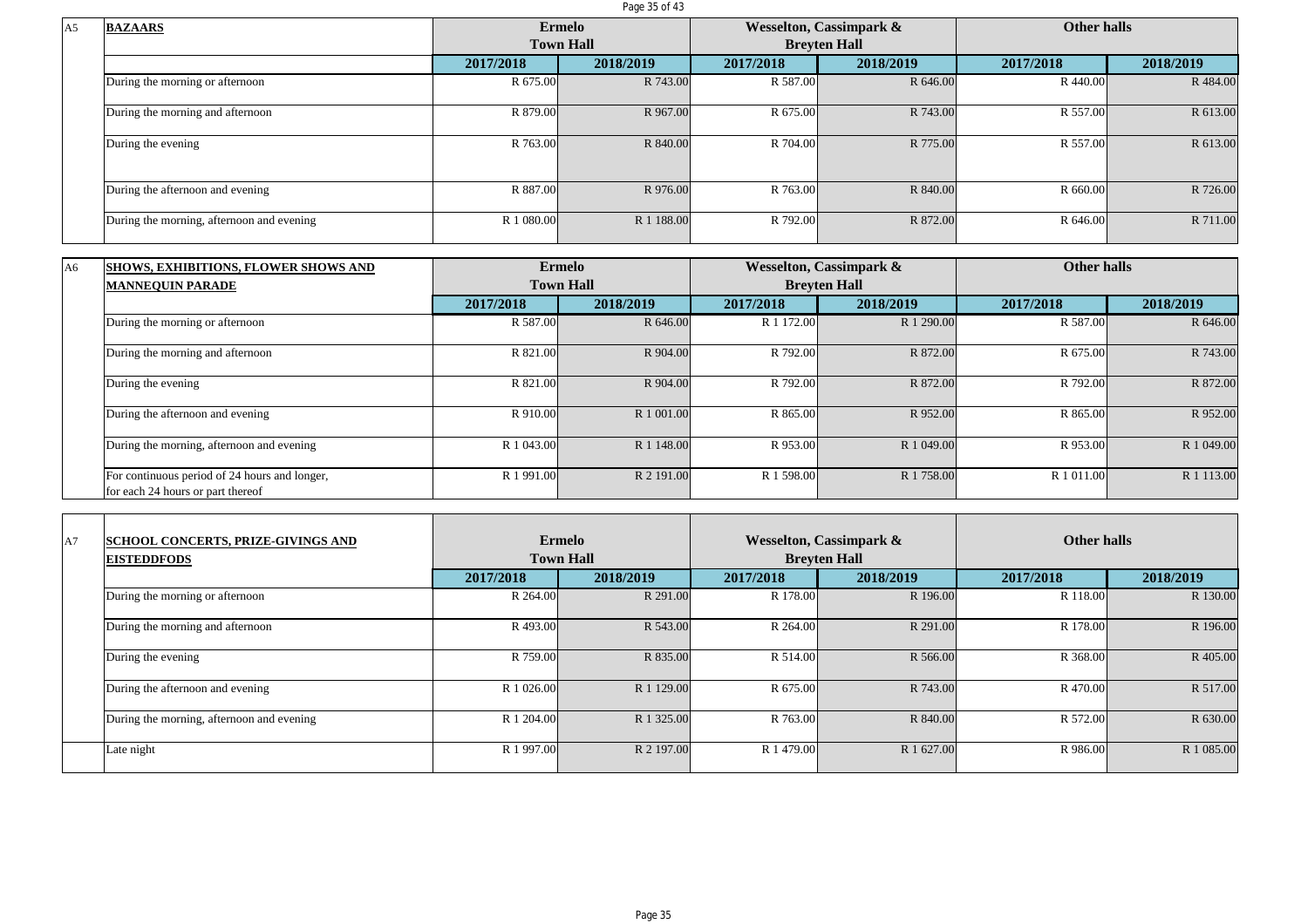|    | <b>CHURCH SERVICES AND SACRED CONCERTS</b> |            | <b>Ermelo</b>    |            | Wesselton, Cassimpark & | Other halls |           |
|----|--------------------------------------------|------------|------------------|------------|-------------------------|-------------|-----------|
| A8 |                                            |            | <b>Town Hall</b> |            | <b>Brevten Hall</b>     |             |           |
|    |                                            | 2017/2018  | 2018/2019        | 2017/2018  | 2018/2019               | 2017/2018   | 2018/2019 |
|    | During the morning or afternoon            | R 587.00   | R 646.00         | R 440.00   | R 484.00                | R 368.00    | R 405.00  |
|    | During the evening                         | R 879.00   | R 967.00         | R 587.00   | R 646.00                | R 440.00    | R 484.00  |
|    | $\text{}$ ate night                        | R 1 481.00 | R 1 630.00       | R 1 099.00 | R 1 209.00              | R 733.00    | R 807.00  |

|                |                                             |            | <b>Ermelo</b>    |               | Wesselton, Cassimpark & | <b>Other halls</b> |           |
|----------------|---------------------------------------------|------------|------------------|---------------|-------------------------|--------------------|-----------|
|                | <b>CONFERENCES, CONGRESSES AND SYMPOSIA</b> |            | <b>Town Hall</b> |               | <b>Brevten Hall</b>     |                    |           |
| A <sup>9</sup> |                                             | 2017/2018  | 2018/2019        | 2017/2018     | 2018/2019               | 2017/2018          | 2018/2019 |
|                | During the morning or afternoon             | R 572.00   | R 630.00         | R 514.00      | R 566.00                | R 178.00           | R 196.00  |
|                | During the morning and afternoon            | R 719.00   | R 791.00         | R 187.00      | R 206.00                | R 120.00           | R 132.00  |
|                | During the evening                          | R 719.00   | R 791.00         | R 151.00      | R 167.00                | R 94.00            | R 104.00  |
|                | During the afternoon and evening            | R 924.00   | R 1 017.00       | R 288.00      | R 317.00                | R 151.00           | R 167.00  |
|                | During the morning, afternoon and evening   | R 1 150.00 | R 1 265.00       | R 464.00      | R 511.00                | R 297.00           | R 327.00  |
|                | During late night                           | R 1 997.00 | R 2 197.00       | R 1 1 1 9 .00 | R 1 231.00              | R 746.00           | R 821.00  |

|     | <b>PARTY-POLITICAL MEETINGS</b> |            | <b>Ermelo</b>    |           | Wesselton, Cassimpark & | Other halls |           |
|-----|---------------------------------|------------|------------------|-----------|-------------------------|-------------|-----------|
| A10 |                                 |            | <b>Town Hall</b> |           | <b>Breyten Hall</b>     |             |           |
|     |                                 | 2017/2018  | 2018/2019        | 2017/2018 | 2018/2019               | 2017/2018   | 2018/2019 |
|     | During the morning or afternoon | R 572.00   | R 630.00         | R 368.00  | R 405.00                | R 178.00    | R 196.00  |
|     | During the evening              | R 640.00   | R 704.00         | R 470.00  | R 517.00                | R 294.00    | R 324.00  |
|     | During late night               | R 1 824.00 | R 2 007.00       | R 616.00  | R 678.00                | R 587.00    | R 646.00  |

|     | <b>BIOSCOPE AND FILM SHOWS</b>   |           | <b>Ermelo</b>    |           | <b>Wesselton, Cassimpark &amp;</b> | Other halls |           |
|-----|----------------------------------|-----------|------------------|-----------|------------------------------------|-------------|-----------|
| A11 |                                  |           | <b>Town Hall</b> |           | <b>Breyten Hall</b>                |             |           |
|     |                                  | 2017/2018 | 2018/2019        | 2017/2018 | 2018/2019                          | 2017/2018   | 2018/2019 |
|     | During the morning or afternoon  | R 514.00  | R 566.00         | R 368.00  | R 405.00                           | R 267.00    | R 294.00  |
|     | During the morning and afternoon | R 616.00  | R 678.00         | R470.00   | R 517.00                           | R 368.00    | R 405.00  |
|     | During the evening               | R 763.00  | R 840.00         | R 616.00  | R 678.00                           | R 514.00    | R 566.00  |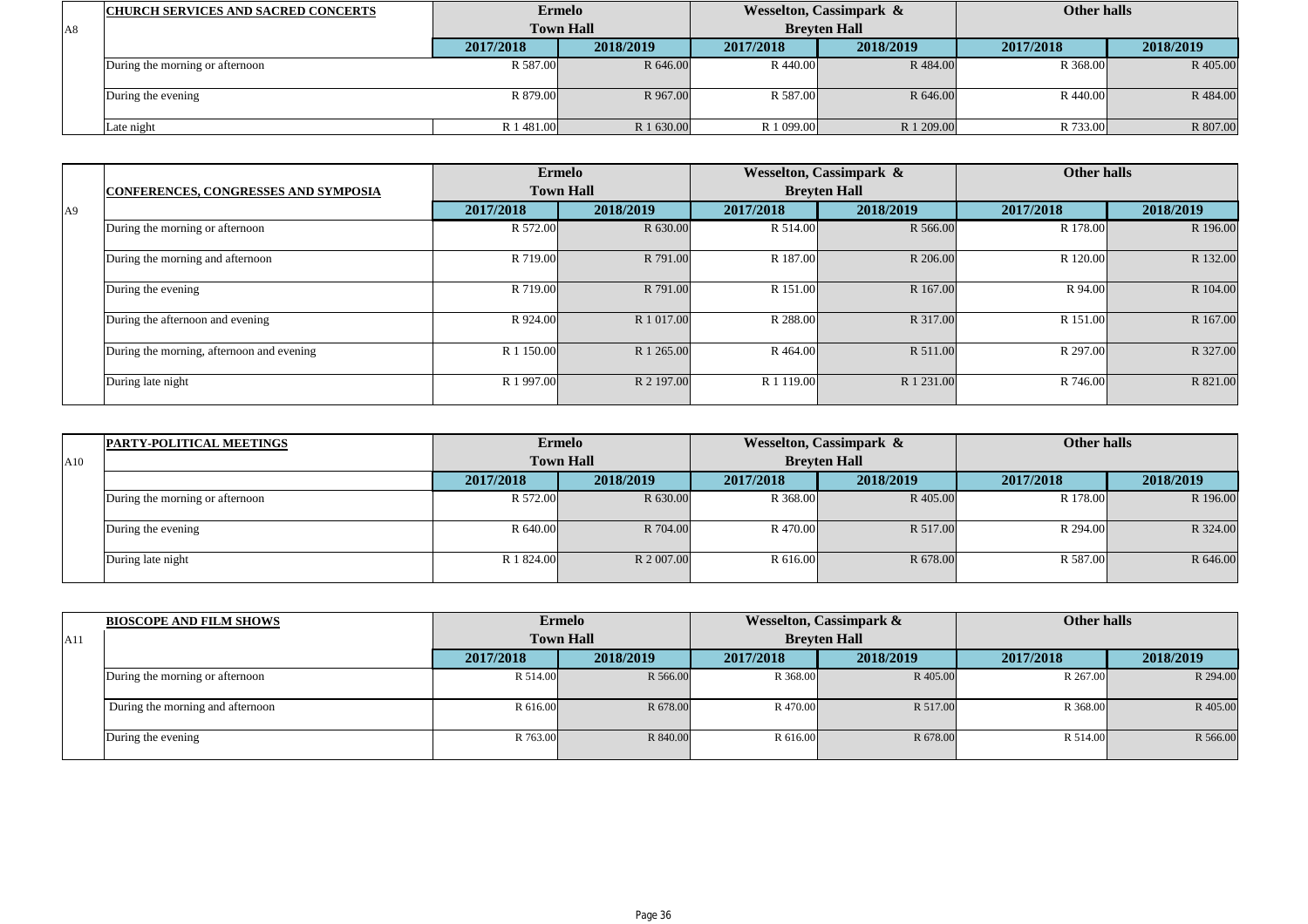|     | Page 37 of 43                   |           |                  |           |                         |             |           |  |  |  |  |
|-----|---------------------------------|-----------|------------------|-----------|-------------------------|-------------|-----------|--|--|--|--|
|     | <b>CHRISTMAS TREE FUNCTIONS</b> |           | Ermelo           |           | Wesselton, Cassimpark & | Other halls |           |  |  |  |  |
| A12 |                                 |           | <b>Town Hall</b> |           | <b>Brevten Hall</b>     |             |           |  |  |  |  |
|     |                                 | 2017/2018 | 2018/2019        | 2017/2018 | 2018/2019               | 2017/2018   | 2018/2019 |  |  |  |  |
|     | During the morning or afternoon | R 613.00  | R 675.00         | R 317.00  | R 349.00                | R 493.00    | R 543.00  |  |  |  |  |
|     | During the evening              | R 733.00  | R 807.00         | R 382.00  | R 421.00                | R 613.00    | R 675.00  |  |  |  |  |
|     |                                 |           |                  |           |                         |             |           |  |  |  |  |

|     | <b>BOXING AND WRESTLING TOURNAMENTS</b> |                  | <b>Ermelo</b> |                     | Wesselton, Cassimpark & | <b>Other halls</b> |            |
|-----|-----------------------------------------|------------------|---------------|---------------------|-------------------------|--------------------|------------|
| A13 |                                         | <b>Town Hall</b> |               | <b>Breyten Hall</b> |                         |                    |            |
|     |                                         | 2017/2018        | 2018/2019     | 2017/2018           | 2018/2019               | 2017/2018          | 2018/2019  |
|     | <b>PROFESSIONAL GROUPS</b>              |                  |               |                     |                         |                    |            |
| A14 | During the afternoon                    | R 719.00         | R 791.00      | R 640.00            | R 704.00                | R 1 407.00         | R 1 548.00 |
|     | During the evening                      | R 759.00         | R 835.00      | R 640.00            | R 704.00                | R 1 407.00         | R 1 548.00 |
|     | During the afternoon and evening        | R 1 026.00       | R 1 129.00    | R 733.00            | R 807.00                | R 640.00           | R 704.00   |

|     | <b>AMATEUR GROUPS</b>            |           | <b>Ermelo</b>    |           | <b>Wesselton, Cassimpark &amp;</b> | <b>Other halls</b> |           |
|-----|----------------------------------|-----------|------------------|-----------|------------------------------------|--------------------|-----------|
| A15 |                                  |           | <b>Town Hall</b> |           | <b>Breyten Hall</b>                |                    |           |
|     |                                  | 2017/2018 | 2018/2019        | 2017/2018 | 2018/2019                          | 2017/2018          | 2018/2019 |
|     | During the afternoon             | R 327.00  | R 360.00         | R 297.00  | R 327.00                           | R 227.00           | R 250.00  |
|     | During the evening               | R 360.00  | R 396.00         | R 303.00  | R 334.00                           | R 253.00           | R 279.00  |
|     | During the afternoon and evening | R 600.00  | R 660.00         | R 360.00  | R 396.00                           | R 307.00           | R 338.00  |

|     | <b>FUNCTIONS AND OTHER ENTERTAINMENTS</b> |            | <b>Ermelo</b>    |            | <b>Wesselton, Cassimpark &amp;</b> | <b>Other halls</b> |            |
|-----|-------------------------------------------|------------|------------------|------------|------------------------------------|--------------------|------------|
| A16 | <b>NOT SPECIFIED ELSEWHERE</b>            |            | <b>Town Hall</b> |            | <b>Brevten Hall</b>                |                    |            |
|     |                                           | 2017/2018  | 2018/2019        | 2017/2018  | 2018/2019                          | 2017/2018          | 2018/2019  |
|     | During the morning or afternoon           | R 360.00   | R 396.00         | R 238.00   | R 262.00                           | R 194.00           | R 214.00   |
|     | During the morning and afternoon          | R 986.00   | R 1 085.00       | R 493.00   | R 543.00                           | R 321.00           | R 354.00   |
|     | During the evening                        | R 794.00   | R 874.00         | R 414.00   | R 456.00                           | R 400.00           | R 440.00   |
|     | During the afternoon and evening          | R 1 132.00 | R 1 246.00       | R 866.00   | R 953.00                           | R 454.00           | R 500.00   |
|     | During the morning, afternoon and evening | R 1 479.00 | R 1 627.00       | R 1 132.00 | R 1 246.00                         | R 514.00           | R 566.00   |
|     | During the late night                     | R 1 997.00 | R 2 197.00       | R 1 479.00 | R 1 627.00                         | R 986.00           | R 1 085.00 |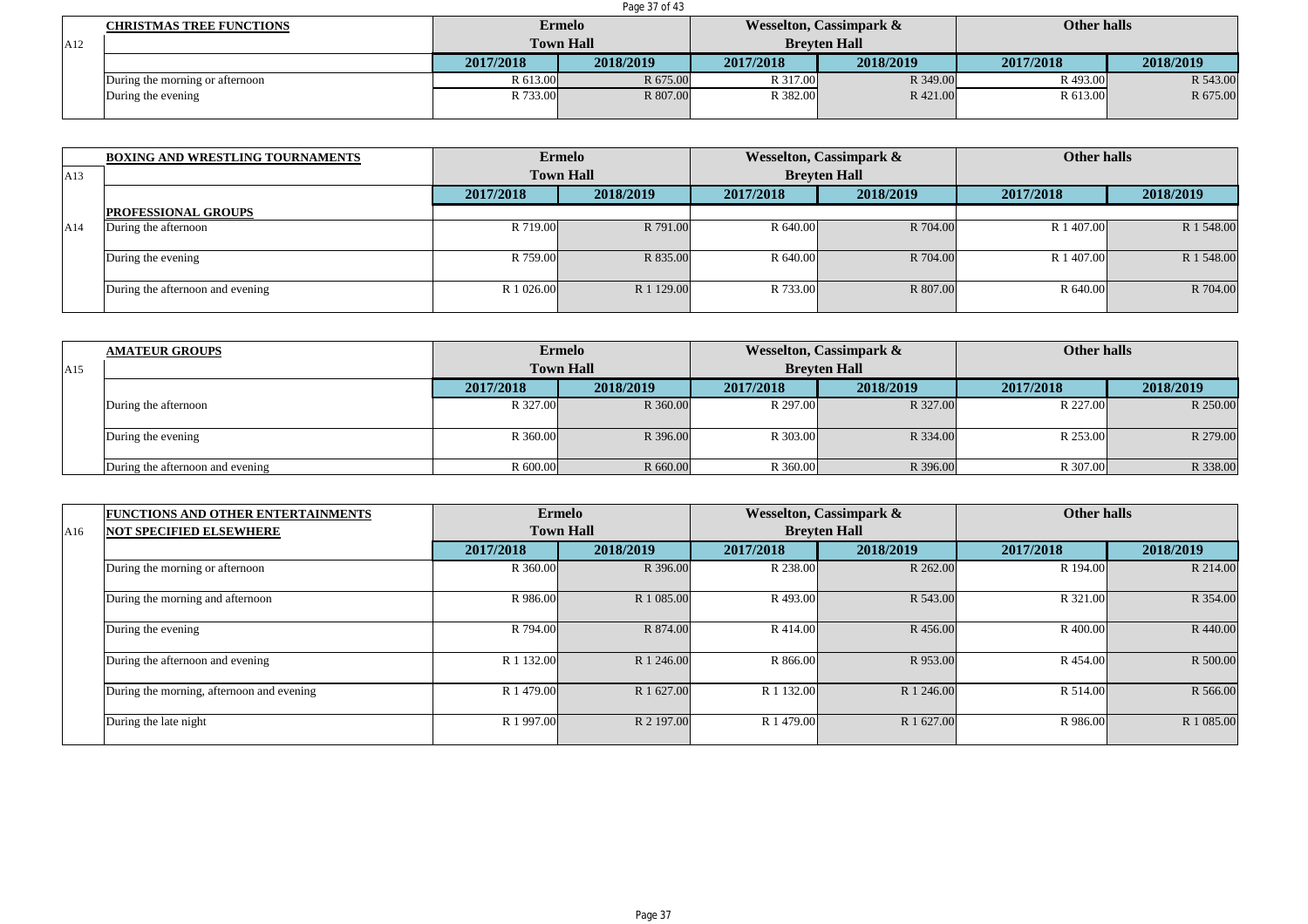|                                                   |                                                                                                                                                                                                                                        | Dage 28 of 42                                                                                                                                |                                                                                                                          |                                                |                                                                                                             |                                                                                                                                                                                                                                                                               |
|---------------------------------------------------|----------------------------------------------------------------------------------------------------------------------------------------------------------------------------------------------------------------------------------------|----------------------------------------------------------------------------------------------------------------------------------------------|--------------------------------------------------------------------------------------------------------------------------|------------------------------------------------|-------------------------------------------------------------------------------------------------------------|-------------------------------------------------------------------------------------------------------------------------------------------------------------------------------------------------------------------------------------------------------------------------------|
| <b>REHEARSALS</b>                                 |                                                                                                                                                                                                                                        |                                                                                                                                              |                                                                                                                          |                                                |                                                                                                             |                                                                                                                                                                                                                                                                               |
|                                                   |                                                                                                                                                                                                                                        |                                                                                                                                              |                                                                                                                          |                                                |                                                                                                             |                                                                                                                                                                                                                                                                               |
| DURING THE MORNING OR AFTERNOON                   |                                                                                                                                                                                                                                        |                                                                                                                                              |                                                                                                                          |                                                |                                                                                                             |                                                                                                                                                                                                                                                                               |
|                                                   | 2017/2018                                                                                                                                                                                                                              | 2018/2019                                                                                                                                    | 2017/2018                                                                                                                | 2018/2019                                      | 2017/2018                                                                                                   | 2018/2019                                                                                                                                                                                                                                                                     |
| Professional                                      | R 321.00                                                                                                                                                                                                                               | R 354.00                                                                                                                                     | R 252.89                                                                                                                 |                                                | R 118.00                                                                                                    | R 130.00                                                                                                                                                                                                                                                                      |
| Amateur                                           | R 248.00                                                                                                                                                                                                                               | R 273.00                                                                                                                                     | R 199.65                                                                                                                 |                                                | R 81.00                                                                                                     | R 90.00                                                                                                                                                                                                                                                                       |
| Educational, religious or charitable Institutions | R 248.00                                                                                                                                                                                                                               | R 273.00                                                                                                                                     | R 119.79                                                                                                                 |                                                | R 81.00                                                                                                     | R 90.00                                                                                                                                                                                                                                                                       |
|                                                   |                                                                                                                                                                                                                                        |                                                                                                                                              |                                                                                                                          |                                                |                                                                                                             |                                                                                                                                                                                                                                                                               |
|                                                   | 2017/2018                                                                                                                                                                                                                              | 2018/2019                                                                                                                                    | 2017/2018                                                                                                                | 2018/2019                                      | 2017/2018                                                                                                   | 2018/2019                                                                                                                                                                                                                                                                     |
| Professional                                      | R 613.00                                                                                                                                                                                                                               | R 675.00                                                                                                                                     | R 485.54                                                                                                                 |                                                | R 253.00                                                                                                    | R 279.00                                                                                                                                                                                                                                                                      |
| Amateur                                           | R 248.00                                                                                                                                                                                                                               | R 273.00                                                                                                                                     | R 199.65                                                                                                                 |                                                | R 120.00                                                                                                    | R 132.00                                                                                                                                                                                                                                                                      |
| Educational, religious or charitable Institutions | R 222.00                                                                                                                                                                                                                               | R 245.00                                                                                                                                     | R 226.27                                                                                                                 |                                                | R 120.00                                                                                                    | R 132.00                                                                                                                                                                                                                                                                      |
| <b>ENTRANCE HALL: CIVIC CENTRE</b>                |                                                                                                                                                                                                                                        |                                                                                                                                              |                                                                                                                          |                                                |                                                                                                             |                                                                                                                                                                                                                                                                               |
| <b>GENERAL PURPOSES</b>                           |                                                                                                                                                                                                                                        |                                                                                                                                              |                                                                                                                          | 2017/2018                                      |                                                                                                             | 2018/2019                                                                                                                                                                                                                                                                     |
| During the morning or afternoon                   |                                                                                                                                                                                                                                        |                                                                                                                                              |                                                                                                                          |                                                |                                                                                                             | R 250.00                                                                                                                                                                                                                                                                      |
| During the morning and afternoon                  |                                                                                                                                                                                                                                        |                                                                                                                                              |                                                                                                                          |                                                |                                                                                                             | R 514.00                                                                                                                                                                                                                                                                      |
| During the evening                                |                                                                                                                                                                                                                                        |                                                                                                                                              |                                                                                                                          |                                                |                                                                                                             | R 624.00                                                                                                                                                                                                                                                                      |
| During the afternoon and evening                  |                                                                                                                                                                                                                                        |                                                                                                                                              |                                                                                                                          | R 853.00                                       |                                                                                                             | R 939.00                                                                                                                                                                                                                                                                      |
| During the morning, afternoon and evening         |                                                                                                                                                                                                                                        |                                                                                                                                              |                                                                                                                          |                                                |                                                                                                             | R 1 143.00                                                                                                                                                                                                                                                                    |
|                                                   |                                                                                                                                                                                                                                        |                                                                                                                                              | R 1 495.00                                                                                                               |                                                |                                                                                                             |                                                                                                                                                                                                                                                                               |
|                                                   |                                                                                                                                                                                                                                        |                                                                                                                                              |                                                                                                                          |                                                |                                                                                                             |                                                                                                                                                                                                                                                                               |
| A REPAYABLE DEPOSIT IF THERE IS NO DAMAGE         |                                                                                                                                                                                                                                        |                                                                                                                                              |                                                                                                                          |                                                |                                                                                                             |                                                                                                                                                                                                                                                                               |
| When furniture and equipment are hired to         | 2017/2018                                                                                                                                                                                                                              | 2018/2019                                                                                                                                    | 2017/2018                                                                                                                | 2018/2019                                      | 2017/2018                                                                                                   | 2018/2019                                                                                                                                                                                                                                                                     |
| any organization, the following tariff will       |                                                                                                                                                                                                                                        |                                                                                                                                              |                                                                                                                          |                                                |                                                                                                             |                                                                                                                                                                                                                                                                               |
|                                                   |                                                                                                                                                                                                                                        |                                                                                                                                              |                                                                                                                          |                                                |                                                                                                             |                                                                                                                                                                                                                                                                               |
|                                                   |                                                                                                                                                                                                                                        |                                                                                                                                              |                                                                                                                          |                                                |                                                                                                             |                                                                                                                                                                                                                                                                               |
|                                                   |                                                                                                                                                                                                                                        |                                                                                                                                              |                                                                                                                          |                                                |                                                                                                             | R 250.00<br>R 127.00                                                                                                                                                                                                                                                          |
|                                                   |                                                                                                                                                                                                                                        |                                                                                                                                              |                                                                                                                          |                                                |                                                                                                             | R 1 239.00                                                                                                                                                                                                                                                                    |
|                                                   |                                                                                                                                                                                                                                        |                                                                                                                                              |                                                                                                                          |                                                |                                                                                                             | R 382.00                                                                                                                                                                                                                                                                      |
|                                                   | R 368.00                                                                                                                                                                                                                               | R 405.00                                                                                                                                     |                                                                                                                          |                                                |                                                                                                             |                                                                                                                                                                                                                                                                               |
|                                                   | <b>DURING THE EVENINGS</b><br><b>HIRE OF FURNITURE AND EQUIPMENT</b><br>be charged; (These tariff exclude<br>transportation)<br>Tables, per table<br>Chairs, per chair<br>Bain-Marie per unit<br>Vilt per length per occasion<br>Stage | For a continuous period of at least 24 hours and longer, for each 24 hours or part thereof<br>R 227.00<br>R 115.00<br>R 1 126.00<br>R 347.00 | <b>Ermelo</b><br><b>Town Hall</b><br><b>Ermelo</b><br><b>Town Hall</b><br>R 250.00<br>R 127.00<br>R 1 239.00<br>R 382.00 | R 227.00<br>R 115.00<br>R 1 126.00<br>R 347.00 | <b>Wesselton, Cassimpark &amp;</b><br><b>Breyten Hall</b><br>Wesselton, Cassimpark &<br><b>Breyten Hall</b> | <b>Other halls</b><br>R 278.18<br>R 219.62<br>R 131.77<br>R 534.09<br>R 219.62<br>R 248.90<br>R 227.00<br>R 467.00<br>R 567.00<br>R 1 039.00<br>R 1 359.00<br>Other halls<br>R 250.00<br>R 227.00<br>R 127.00<br>R 115.00<br>R 1 239.00<br>R 1 126.00<br>R 382.00<br>R 347.00 |

|                | <b>BAR RIGHTS (ONLY WHEN ALCOHOLIC</b>                              |           | <b>Ermelo</b>    |           | Wesselton, Cassimpark & | Other halls |           |
|----------------|---------------------------------------------------------------------|-----------|------------------|-----------|-------------------------|-------------|-----------|
| C1             | <b>LIQUOR IS SOLD)</b>                                              |           | <b>Town Hall</b> |           | <b>Brevten hall</b>     |             |           |
|                |                                                                     | 2017/2018 | 2018/2019        | 2017/2018 | 2018/2019               | 2017/2018   | 2018/2019 |
|                | During the duration of any function                                 | R 906.00  | R 997.00         | R 567.00  | R 624.00                | R 559.02    | R 614.92  |
| C <sub>2</sub> | <b>BAR RIGHTS (ONLY WHEN NO ALCOHOLIC</b><br><b>LIQUOR IS SOLD)</b> |           |                  |           |                         |             |           |
|                | During the duration of any function                                 | R 347.00  | R 382.00         | R 226.27  | R 248.90                | R 75.00     | R 83.00   |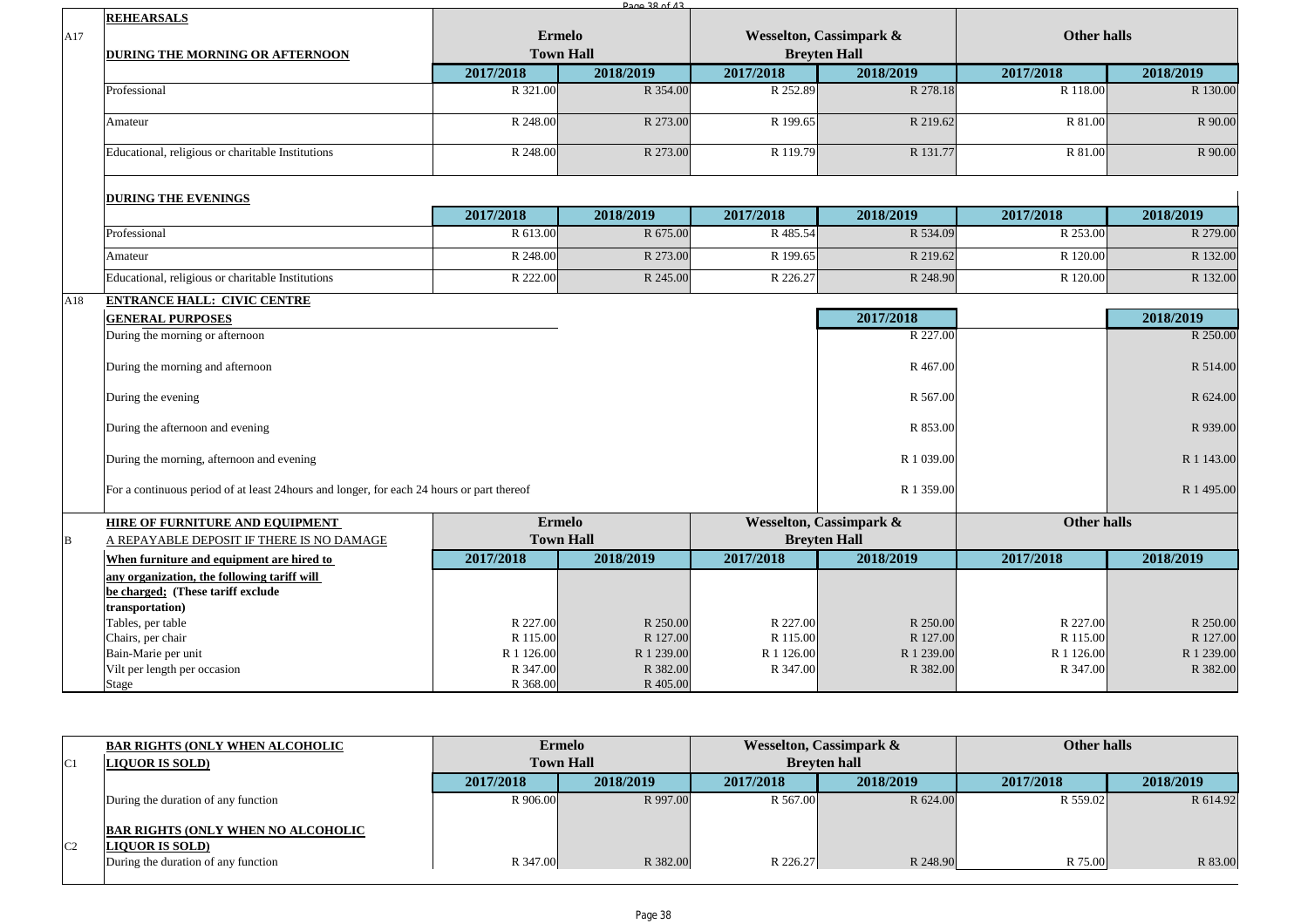|    | PREPARATION OF HALLS                                          |           | <b>Ermelo</b>    |           | <b>Wesselton, Cassimpark &amp;</b> | <b>Other halls</b> |           |
|----|---------------------------------------------------------------|-----------|------------------|-----------|------------------------------------|--------------------|-----------|
| ID |                                                               |           | <b>Town Hall</b> |           | <b>Brevten hall</b>                |                    |           |
|    | <b>DURING THE MORNING AND</b>                                 | 2017/2018 | 2018/2019        | 2017/2018 | 2018/2019                          | 2017/2018          | 2018/2019 |
| D1 | <b>AFTERNOON</b>                                              |           |                  |           |                                    |                    |           |
|    | Balls, dances and professional groups,                        | R 227.00  | R 250.00         | R 226.27  | R 248.90                           | R 75.00            | R 83.00   |
|    | boxing and wrestling tournaments                              |           |                  |           |                                    |                    |           |
|    |                                                               |           |                  |           |                                    |                    |           |
|    | Wedding and other receptions, birthday                        | R 227.00  | R 250.00         | R 186.34  | R 204.97                           | R 75.00            | R 83.00   |
|    | parties and other family or household assemblies,             |           |                  |           |                                    |                    |           |
|    | Christmas tree functions, banquets, luncheons,                |           |                  |           |                                    |                    |           |
|    | bazaars, shows, exhibitions, flower shows and                 |           |                  |           |                                    |                    |           |
|    | exhibitions, flower shows and mannequin parades               |           |                  |           |                                    |                    |           |
|    |                                                               |           |                  |           |                                    |                    |           |
|    | Educational, religious or charitable institutions or purposes | R 227.00  | R 250.00         | R 186.34  | R 204.97                           | R 75.00            | R 83.00   |
|    | All other reservations not specified elsewhere                | R 294.00  | R 324.00         | R 226.27  | R 248.90                           | R 187.00           | R 206.00  |

|                | <b>DURING THE EVENING</b>                                                  |           | <b>Ermelo</b>    |           | <b>Wesselton, Cassimpark &amp;</b> | Other halls |           |
|----------------|----------------------------------------------------------------------------|-----------|------------------|-----------|------------------------------------|-------------|-----------|
| D <sub>2</sub> |                                                                            |           | <b>Town Hall</b> |           | <b>Brevten Hall</b>                |             |           |
|                |                                                                            | 2017/2018 | 2018/2019        | 2017/2018 | 2018/2019                          | 2017/2018   | 2018/2019 |
|                | Balls, dances and professional groups,<br>boxing and wrestling tournaments | R 226.27  | R 248.90         | R 186.34  | R 204.97                           | R 75.00     | R 83.00   |
|                | Educational, religious or charitable institutions                          | R 227.00  | R 250.00         | R 115.00  | R 127.00                           | R 75.00     | R 83.00   |
|                | Any other reservation not specified elsewhere                              | R 227.00  | R 250.00         | R 115.00  | R 127.00                           | R 75.00     | R 83.00   |

|   |                                                    |            | <b>Ermelo</b>    |           | <b>Wesselton, Cassimpark &amp;</b> |           | Other halls |  |
|---|----------------------------------------------------|------------|------------------|-----------|------------------------------------|-----------|-------------|--|
|   |                                                    |            | <b>Town Hall</b> |           | <b>Brevten Hall</b>                |           |             |  |
|   | <b>CLEANING OF HALLS ON SUNDAYS</b>                | 2017/2018  | 2018/2019        | 2017/2018 | 2018/2019                          | 2017/2018 | 2018/2019   |  |
| E | <b>AFTER FUNCTIONS</b>                             |            |                  |           |                                    |           |             |  |
|   | When the halls are cleaned on Sundays after        | R 1 810.16 | R 1991.18        | R 905.08  | R 995.59                           | R 465.85  | R 512.44    |  |
|   | functions, a deposit is payable with the knowledge |            |                  |           |                                    |           |             |  |
|   | that an amount of R75.00 per hour will be deducted |            |                  |           |                                    |           |             |  |
|   | from the deposit, to the maximum of the deposit    |            |                  |           |                                    |           |             |  |
|   |                                                    |            |                  |           |                                    |           |             |  |

| <b>HIRE OF KITCHEN</b>                                |           | <b>Ermelo</b>    |           | Wesselton, Cassimpark & | Other halls |           |
|-------------------------------------------------------|-----------|------------------|-----------|-------------------------|-------------|-----------|
|                                                       |           | <b>Town Hall</b> |           | <b>Breyten Hall</b>     |             |           |
|                                                       | 2017/2018 | 2018/2019        | 2017/2018 | 2018/2019               | 2017/2018   | 2018/2019 |
| If a portion of the kitchen is hired with<br>any Hall | R 652.19  | R 717.41         | R 452.54  | R 497.79                | R 226.27    | R 248.90  |
| If the kitchen as a whole is hired with<br>any Hall   | R 905.08  | R 995.59         | R 678.81  | R 746.69                | R 465.85    | R 512.44  |